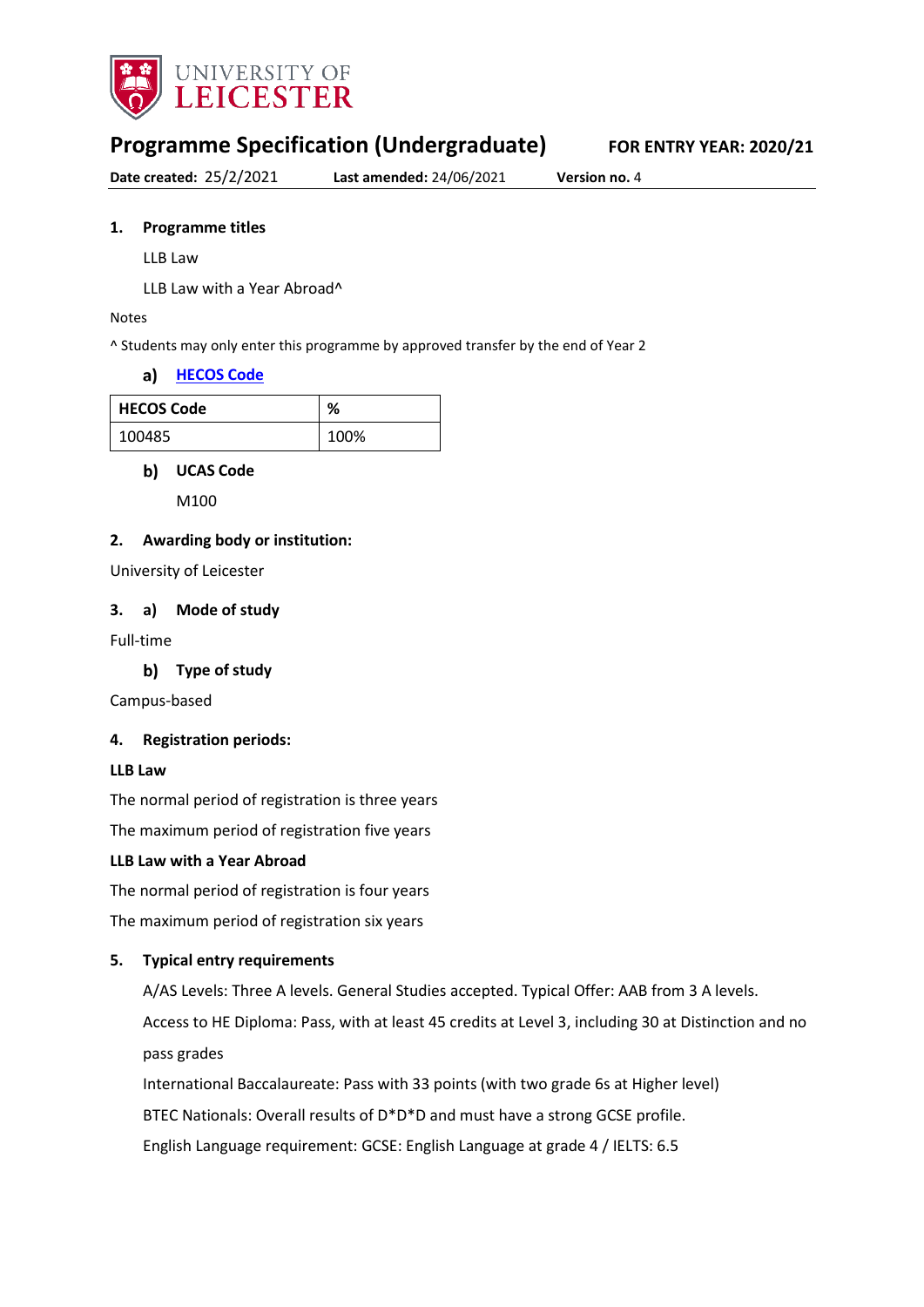### **6. Accreditation of Prior Learning**

APL will not be accepted for exemptions from individual modules, however may be considered for direct entry to year 2, on a case by case basis and subject to the general provisions of the University APL policy.

#### **UK Degree Transfer Programme**

We are offering a transfer degree programme which provides direct entry to the Second (120 credits APL) and Third (240 credits APL) year/s of the programme to students from selected partner institutions (e.g. Brickfields Asia College, INTI International University). These selected partners have been institutionally approved as articulation agreements and will be annually monitored and reviewed both through consortia of UK Universities working with the partners and through the University of Leicester internal quality assurance processes.

#### **7. Programme aims**

The programme aims to

- provide a stimulating intellectual environment informed by the School's research expertise and teaching strengths;
- develop a critical understanding of the national and European legal orders;
- develop skills in legal reasoning, including problem solving, synthesis and logical analysis;
- develop a knowledge and understanding of cognate areas of law including an awareness of principles and values, and of ethics;
- develop an appreciation of the social and policy issues underlying the law;
- develop an appreciation of the different approaches to the study of law adopted by different types of legal scholars;
- develop legal research skills;
- develop transferable skills, particularly in oral and written communication, independent learning including engagement with students' own personal and professional development and integrity, and information handling, including the ability to work with a range of data;
- equip students with subject-specific and transferable skills in preparation for employment not only in the legal profession, but also in a variety of highly skilled and analytical roles in business, finance, education, public policy, public service, social services in the UK and internationally

### **8. Reference points used to inform the programme specification**

- QAA Benchmarking Statement
- Framework for Higher Education Qualifications (FHEQ)
- UK Quality Code for Higher Education
- University Learnin[g Strategy](https://www2.le.ac.uk/offices/sas2/quality/learnteach)
- [University Assessment Strategy](https://www2.le.ac.uk/offices/sas2/quality/learnteach)
- University of Leicester Periodic Developmental Review Report
- External Examiners' reports (annual)
- United Nations Education for Sustainable Development Goals
- Student Destinations Data

#### **9. Programme Outcomes**

Unless otherwise stated, programme outcomes apply to all awards specified in 1. Programme title(s).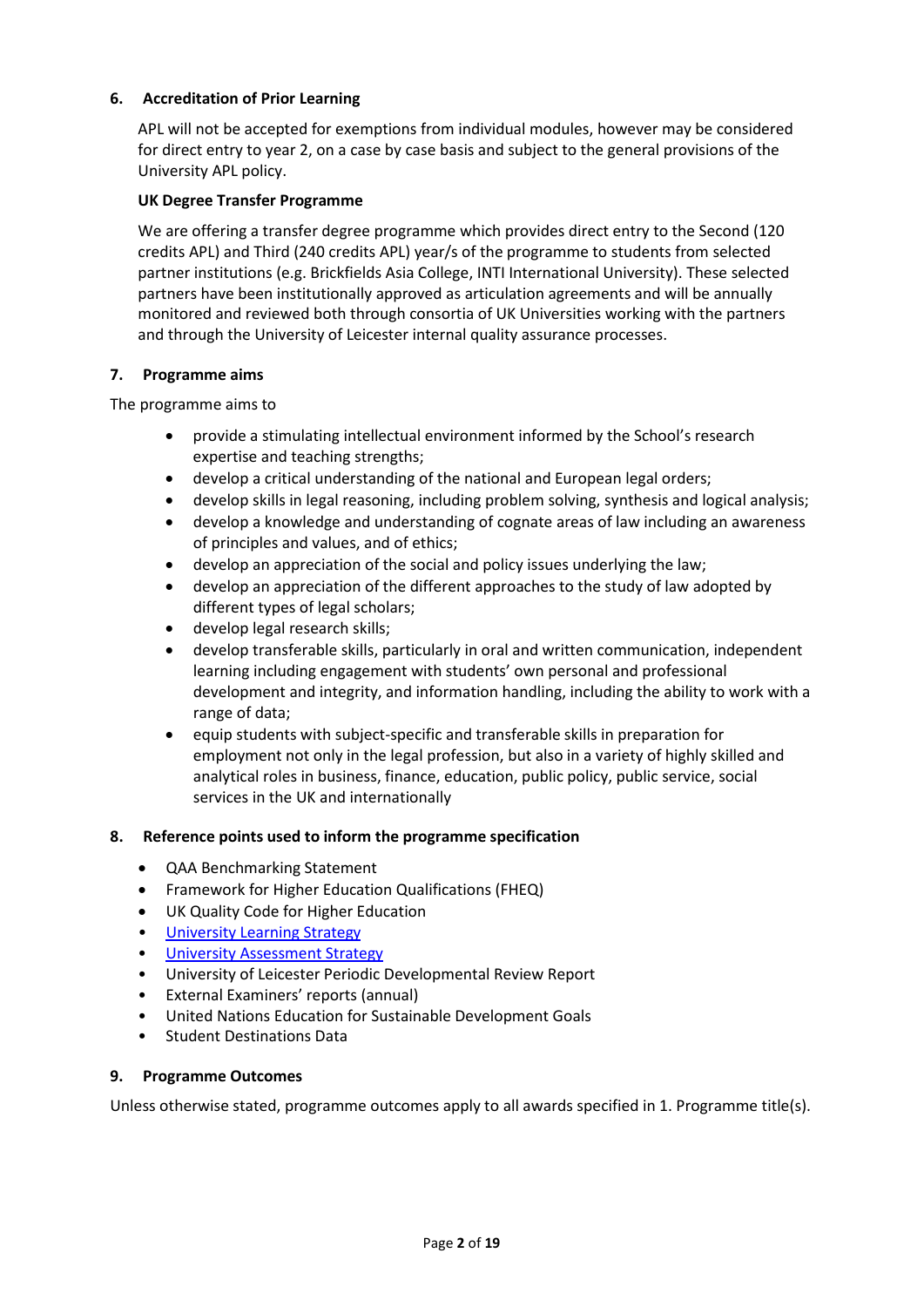# **Discipline specific knowledge and competencies**

## i) Mastery of an appropriate body of knowledge

| <b>Intended Learning</b><br><b>Outcomes</b>                                                                                                              | <b>Teaching and Learning Methods</b>                                                                                                                                       | <b>How Demonstrated?</b>                                                                                                                                       |
|----------------------------------------------------------------------------------------------------------------------------------------------------------|----------------------------------------------------------------------------------------------------------------------------------------------------------------------------|----------------------------------------------------------------------------------------------------------------------------------------------------------------|
| Demonstrate knowledge of<br>various cognate bodies of Law<br>and the principal features of the<br>national and European legal<br>institutions (BS2.4iv). | Lectures, tutorials, seminars,<br>directed study and independent<br>research across the whole range of<br>modules.                                                         | Essays, examinations, seminar<br>presentations and contributions to<br>tutorial discussions, all of which<br>involve problem solving and<br>discussion topics. |
| Year Abroad                                                                                                                                              | Year Abroad                                                                                                                                                                | Year Abroad                                                                                                                                                    |
| French, Spanish, German and<br>Italian exchanges: acquire<br>knowledge of another European<br>language.                                                  | French, Spanish, German and Italian<br>exchanges: language classes<br>provided during 2 <sup>nd</sup> year; 3 <sup>rd</sup> year<br>abroad taught in European<br>language. | French, Spanish, German and Italian<br>exchanges: Essays, examinations,<br>seminar presentations and<br>contributions to tutorials.                            |

### ii) Understanding and application of key concepts and techniques

| <b>Intended Learning</b><br><b>Outcomes</b>                                                                                                                                                                                                                                                         | <b>Teaching and Learning Methods</b>                                                                                 | <b>How Demonstrated?</b>                                                                                                                                       |
|-----------------------------------------------------------------------------------------------------------------------------------------------------------------------------------------------------------------------------------------------------------------------------------------------------|----------------------------------------------------------------------------------------------------------------------|----------------------------------------------------------------------------------------------------------------------------------------------------------------|
| Demonstrate awareness of and<br>be able to show understanding<br>through explaining a substantial<br>range of major concepts,<br>principles and rules of law and<br>the legal institutions, values of<br>law and justice and of ethics, as<br>well as theories and context.<br>$(BS 2.4iii$ and iv) | Lectures, tutorials, seminars,<br>directed reading and independent<br>research across the whole range of<br>modules. | Essays, examinations, seminar<br>presentations and contributions to<br>tutorial discussions, all of which<br>involve problem solving and<br>discussion topics. |
| Year Abroad                                                                                                                                                                                                                                                                                         | Year Abroad                                                                                                          | Year Abroad                                                                                                                                                    |
| French, Spanish, German and<br>Italian exchanges: To<br>demonstrate understanding of<br>the principles of phonology,<br>syntax and discourse required<br>to analyse the relevant<br>European language.                                                                                              | French, Spanish, German and Italian<br>exchanges: language classes.                                                  | French, Spanish, German and Italian<br>exchanges: tests and examinations.                                                                                      |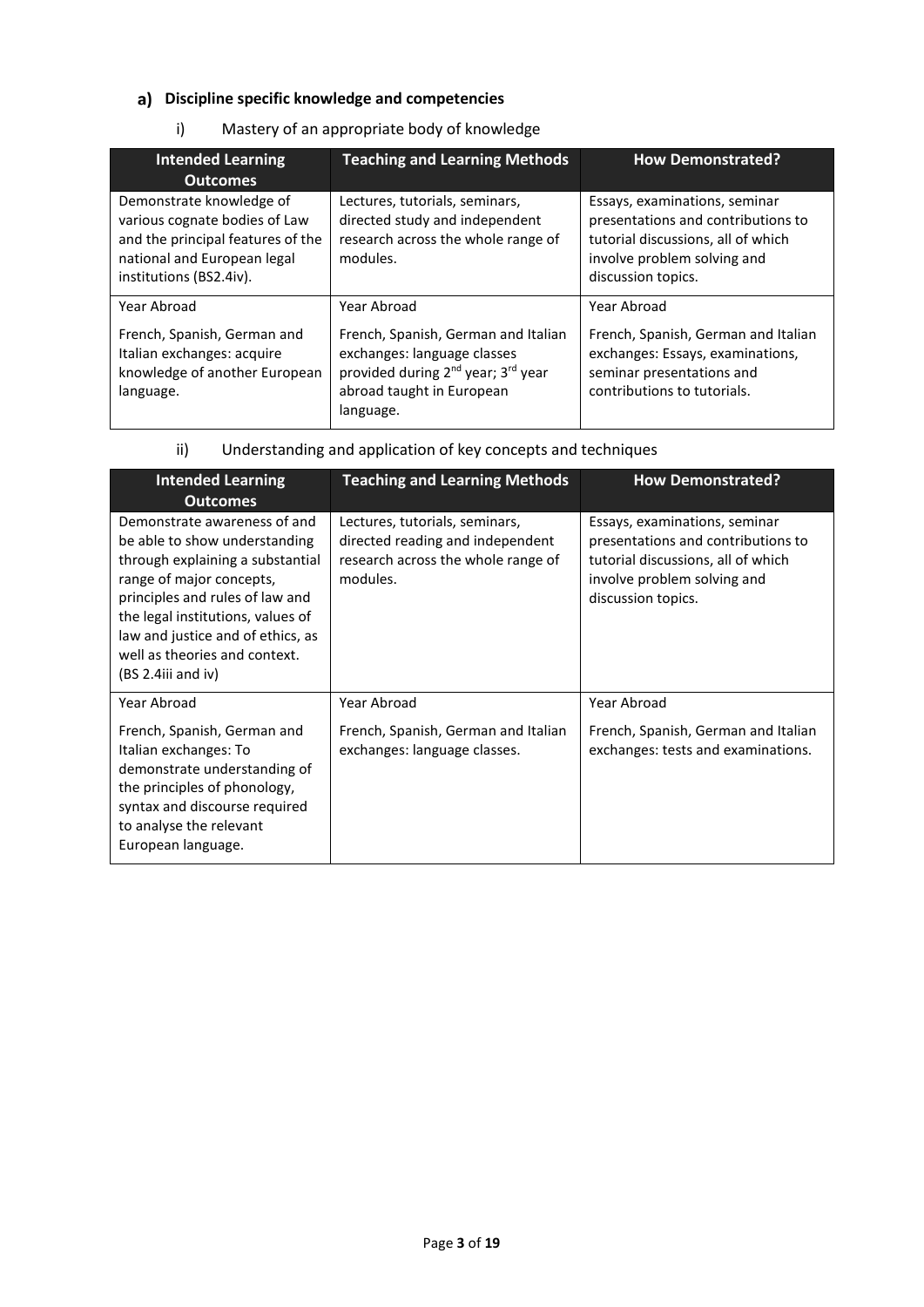iii) Critical analysis of key issues

| <b>Intended Learning</b><br><b>Outcomes</b>                                                                                                                                                                                                                                                                                                                                                                                                           | <b>Teaching and Learning Methods</b>                                                                                 | <b>How Demonstrated?</b>                                                                                                                                       |
|-------------------------------------------------------------------------------------------------------------------------------------------------------------------------------------------------------------------------------------------------------------------------------------------------------------------------------------------------------------------------------------------------------------------------------------------------------|----------------------------------------------------------------------------------------------------------------------|----------------------------------------------------------------------------------------------------------------------------------------------------------------|
| Demonstrate intellectual<br>independence including the<br>ability to analyse, synthesise,<br>critically assess and evaluate<br>doctrinal and policy issues in<br>the substantive and theoretical<br>legal subjects studied (BS2.4ix).<br>The ability to ask and answer<br>cogent questions and identify<br>gaps in own knowledge (BS2.4i).<br>This includes the ability to<br>recognise ambiguity and deal<br>with uncertainty in law<br>(BS2.4viii). | Lectures, tutorials, seminars,<br>directed reading and independent<br>research across the whole range of<br>modules. | Essays, examinations, seminar<br>presentations and contributions to<br>tutorial discussions, all of which<br>involve problem solving and<br>discussion topics. |
| Year Abroad                                                                                                                                                                                                                                                                                                                                                                                                                                           |                                                                                                                      |                                                                                                                                                                |
| European Exchanges:<br>Demonstrate the ability to<br>analyse through appropriate<br>methodologies aspects of<br>European culture, linguistic<br>contexts, political and social<br>structures.                                                                                                                                                                                                                                                         |                                                                                                                      |                                                                                                                                                                |
| International Exchanges:<br>Demonstrate the ability to<br>analyse through appropriate<br>methodologies aspects of the<br>host country's culture, political<br>and social structures.                                                                                                                                                                                                                                                                  |                                                                                                                      |                                                                                                                                                                |
| All exchanges: communicate<br>effectively in a new academic<br>environment.                                                                                                                                                                                                                                                                                                                                                                           |                                                                                                                      |                                                                                                                                                                |

# iv) Clear and concise presentation of material

| <b>Intended Learning</b><br><b>Outcomes</b>                                                                                                        | <b>Teaching and Learning Methods</b>                                                                                 | <b>How Demonstrated?</b>                                                                                                                                       |
|----------------------------------------------------------------------------------------------------------------------------------------------------|----------------------------------------------------------------------------------------------------------------------|----------------------------------------------------------------------------------------------------------------------------------------------------------------|
| Demonstrate the ability to<br>communicate orally and in<br>writing, knowledge, legal<br>reasoning and the awareness of<br>policy issues (BS2.4xi). | Lectures, tutorials, seminars,<br>directed reading and independent<br>research across the whole range of<br>modules. | Essays, examinations, seminar<br>presentations and contributions to<br>tutorial discussions, all of which<br>involve problem solving and<br>discussion topics. |
| Demonstrate the ability to<br>present coherent arguments<br>based on research and personal<br>synthesis of material.                               | Lectures, tutorials, seminars,<br>directed reading and independent<br>research across the whole range of<br>modules. | Essays, examinations, seminar<br>presentations and contributions to<br>tutorial discussions, all of which<br>involve problem solving and<br>discussion topics. |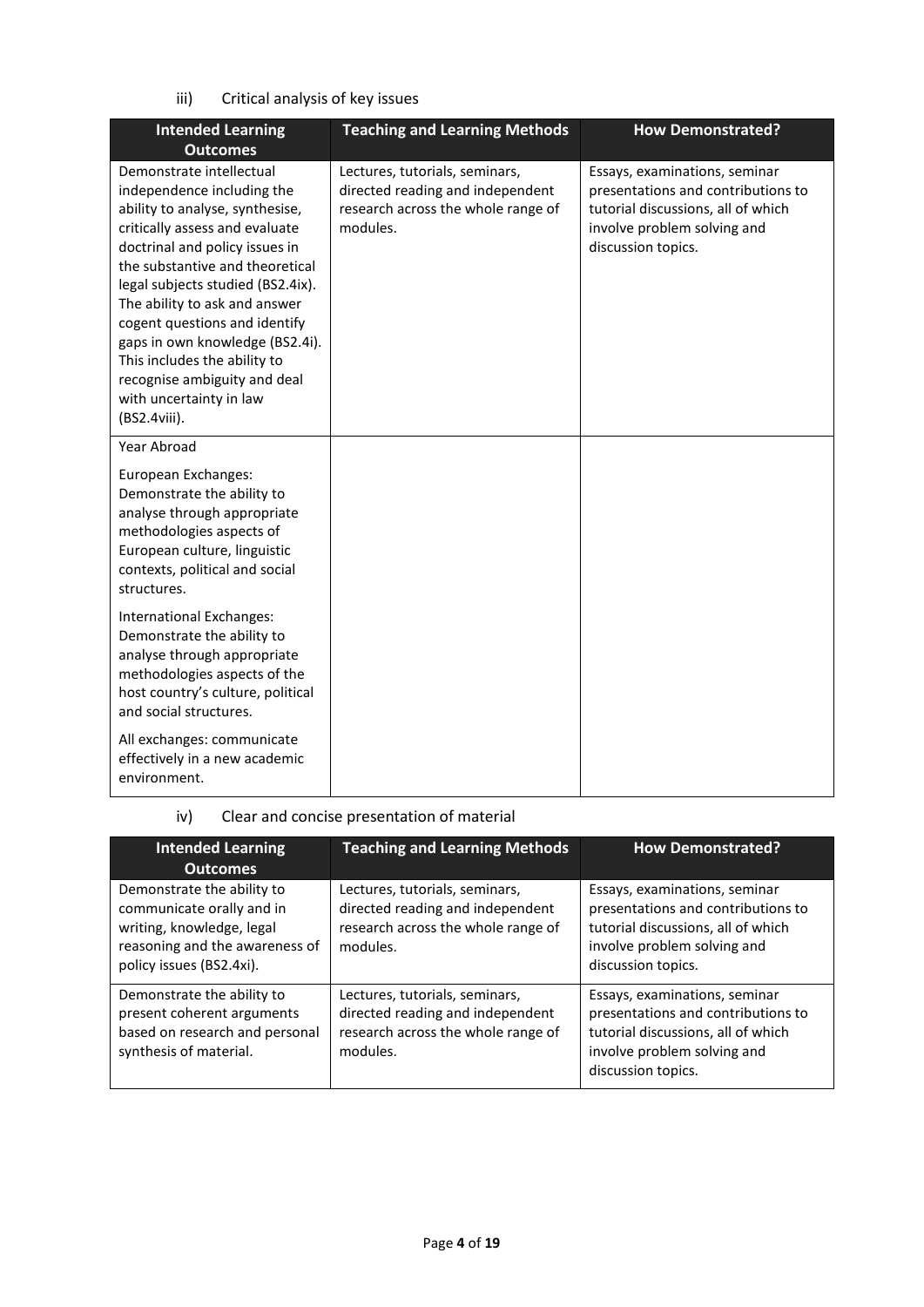v) Critical appraisal of evidence with appropriate insight

| <b>Intended Learning</b><br><b>Outcomes</b>                                                                                                                                                                                                             | <b>Teaching and Learning Methods</b>                                                                                 | <b>How Demonstrated?</b>                                                                                                                                       |
|---------------------------------------------------------------------------------------------------------------------------------------------------------------------------------------------------------------------------------------------------------|----------------------------------------------------------------------------------------------------------------------|----------------------------------------------------------------------------------------------------------------------------------------------------------------|
| Demonstrate the ability to use<br>primary and secondary legal<br>and other sources to present<br>reasoned and critical analyses<br>and arguments including the<br>ability to recognise ambiguity<br>and deal with uncertainty in law<br>$(BS2.4viii)$ . | Lectures, tutorials, seminars,<br>directed reading and independent<br>research across the whole range of<br>modules. | Essays, examinations, seminar<br>presentations and contributions to<br>tutorial discussions, all of which<br>involve problem solving and<br>discussion topics. |

# vi) Other discipline specific competencies

| <b>Intended Learning</b><br><b>Outcomes</b>                                                                                                                                                                                                                                                                                                                                       | <b>Teaching and Learning Methods</b>                                              | <b>How Demonstrated?</b>                                                                   |
|-----------------------------------------------------------------------------------------------------------------------------------------------------------------------------------------------------------------------------------------------------------------------------------------------------------------------------------------------------------------------------------|-----------------------------------------------------------------------------------|--------------------------------------------------------------------------------------------|
| Demonstrate the ability to<br>conduct independent legal<br>research using library resources<br>and legal databases. This<br>includes the accurate<br>identification of issues which<br>require researching, retrieval<br>and evaluation of accurate,<br>current and relevant<br>information from a range of<br>appropriate sources, including<br>primary legal sources (BS2.4vi). | Written work; and preparation for<br>seminars and tutorials, directed<br>reading. | Assessed coursework, seminar<br>presentations and contribution to<br>tutorial discussions. |
| Year Abroad                                                                                                                                                                                                                                                                                                                                                                       | Year Abroad                                                                       | Year Abroad                                                                                |
| Demonstrate inter-cultural<br>awareness and understanding.                                                                                                                                                                                                                                                                                                                        | Studying and living abroad                                                        | Studying and living abroad                                                                 |

# **b)** Transferable skills

### i) Oral communication

| <b>Intended Learning</b><br><b>Outcomes</b>                                                                                                                                                       | <b>Teaching and Learning Methods</b>                                                                                                                                                           | <b>How Demonstrated?</b>                                                                                                                                                           |
|---------------------------------------------------------------------------------------------------------------------------------------------------------------------------------------------------|------------------------------------------------------------------------------------------------------------------------------------------------------------------------------------------------|------------------------------------------------------------------------------------------------------------------------------------------------------------------------------------|
| Display the ability to present<br>reasoned arguments with<br>clarity and coherence, and<br>where requested respond to<br>questions and instructions in<br>relation to legal matters<br>(BS2.4xi). | Seminars, tutorials, group work,<br>individual consultations with staff<br>and feedback on presentations.                                                                                      | Oral communication skills are<br>demonstrated and provided with<br>feedback in tutorials/seminars in<br>Leicester, plus equivalent forms of<br>assessment in partner institutions. |
| Year Abroad<br>French, Spanish, German and<br>Italian exchanges: to display the<br>ability to communicate in a<br>European language in a fluent,<br>accurate and appropriate<br>manner.           | Year Abroad<br>French, Spanish, German and Italian<br>exchanges: language classes. Other<br>native language options are also<br>available for the Scandinavian<br>exchanges. Residence abroad. | Year Abroad<br>French, Spanish, German and Italian<br>exchanges: exercises, oral<br>presentations.                                                                                 |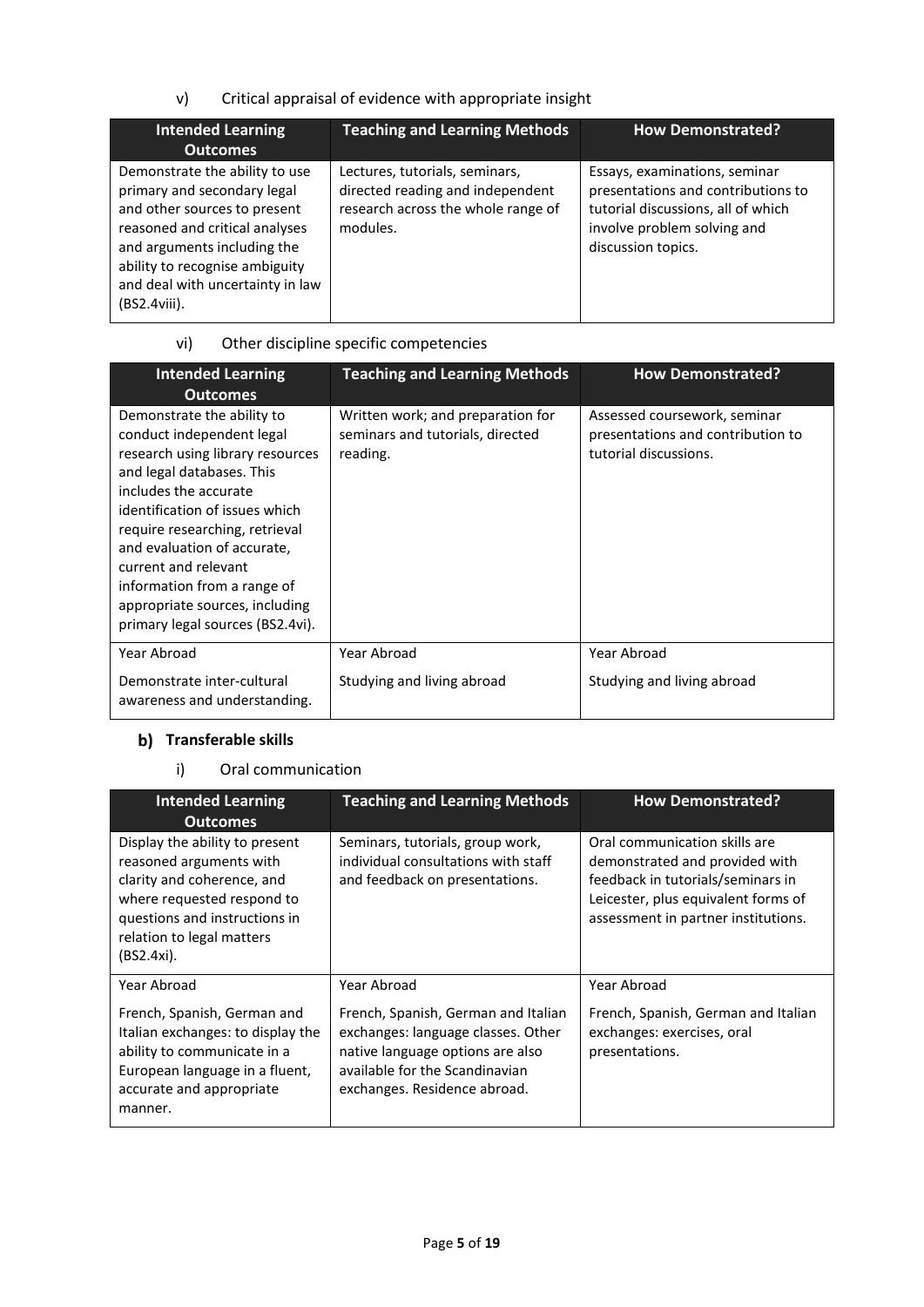### ii) Written communication

| <b>Intended Learning</b><br><b>Outcomes</b>                                                                                                                                                                                                                  | <b>Teaching and Learning Methods</b>                                                                                                                                                                                                                         | <b>How Demonstrated?</b>                                                                                    |
|--------------------------------------------------------------------------------------------------------------------------------------------------------------------------------------------------------------------------------------------------------------|--------------------------------------------------------------------------------------------------------------------------------------------------------------------------------------------------------------------------------------------------------------|-------------------------------------------------------------------------------------------------------------|
| Demonstrate the ability to write<br>in a suitable academic style;<br>and where required respond to<br>questions and instructions; to<br>be critical and analytical; and to<br>present data clearly in written<br>forms of communication<br>(BS2.4ix and xi). | Provision of writing guides,<br>supervisions, formative coursework,<br>preparation for seminars/tutorials,<br>problem-solving exercises,<br>independent research, individual<br>consultations with staff and<br>feedback on coursework and<br>assessed work. | Assessed coursework, essay-based<br>examinations, dissertation, group<br>projects, and critical commentary. |
| Year Abroad                                                                                                                                                                                                                                                  | Year Abroad                                                                                                                                                                                                                                                  | Year Abroad                                                                                                 |
| French, Spanish, German and<br>Italian exchanges: to produce<br>texts of various types in a<br>European language<br>demonstrating accuracy and<br>appropriate discourse<br>conventions.                                                                      | French, Spanish, German and Italian<br>exchanges: language classes,<br>formative coursework in partner<br>institutions.                                                                                                                                      | French, Spanish, German and Italian<br>exchanges: assessed language tasks.                                  |

| <b>Intended Learning</b><br><b>Outcomes</b>                                                             | <b>Teaching and Learning Methods</b>                                                                                                                                | <b>How Demonstrated?</b>                                                                                                               |
|---------------------------------------------------------------------------------------------------------|---------------------------------------------------------------------------------------------------------------------------------------------------------------------|----------------------------------------------------------------------------------------------------------------------------------------|
| Demonstrate the ability to use<br>the internet, specific electronic<br>information retrieval systems,   | Support is provided by the Law<br>School staff and open access<br>computer facilities are available to                                                              | Students are expected to word<br>process their written work.<br>Essays, online discussion forums,                                      |
| use of new learning<br>technologies.                                                                    | all students. Computer practical<br>classes, use of discussion boards and<br>wikis on Blackboard, and<br>independent study.                                         | technology-based exercises,<br>problem-based exercises and other<br>forms of assessed coursework.                                      |
|                                                                                                         |                                                                                                                                                                     | The 3rd year of the year abroad<br>programme, communication with<br>students abroad is conducted via the<br>internet.                  |
| To be able to produce a word-<br>processed essay or other text in                                       | Support is provided by the Law<br>School staff and open access                                                                                                      | Students are expected to word<br>process their written work.                                                                           |
| accordance with a standard<br>template.                                                                 | computer facilities are available to<br>all students. Computer practical<br>classes, use of discussion boards and<br>wikis on Blackboard, and<br>independent study. | Essays, online discussion forums,<br>technology-based exercises,<br>problem-based exercises and other<br>forms of assessed coursework. |
| Use IT effectively to support<br>their studies including use of IT                                      | Support is provided by the Law<br>School staff and open access                                                                                                      | Students are expected to word<br>process their written work.                                                                           |
| for bibliographic and archive<br>searches, data analysis and<br>written/visual presentation of<br>work. | computer facilities are available to<br>all students. Computer practical<br>classes, use of discussion boards and<br>wikis on Blackboard, and<br>independent study. | Essays, online discussion forums,<br>technology-based exercises,<br>problem-based exercises and other<br>forms of assessed coursework. |

iii) Information technology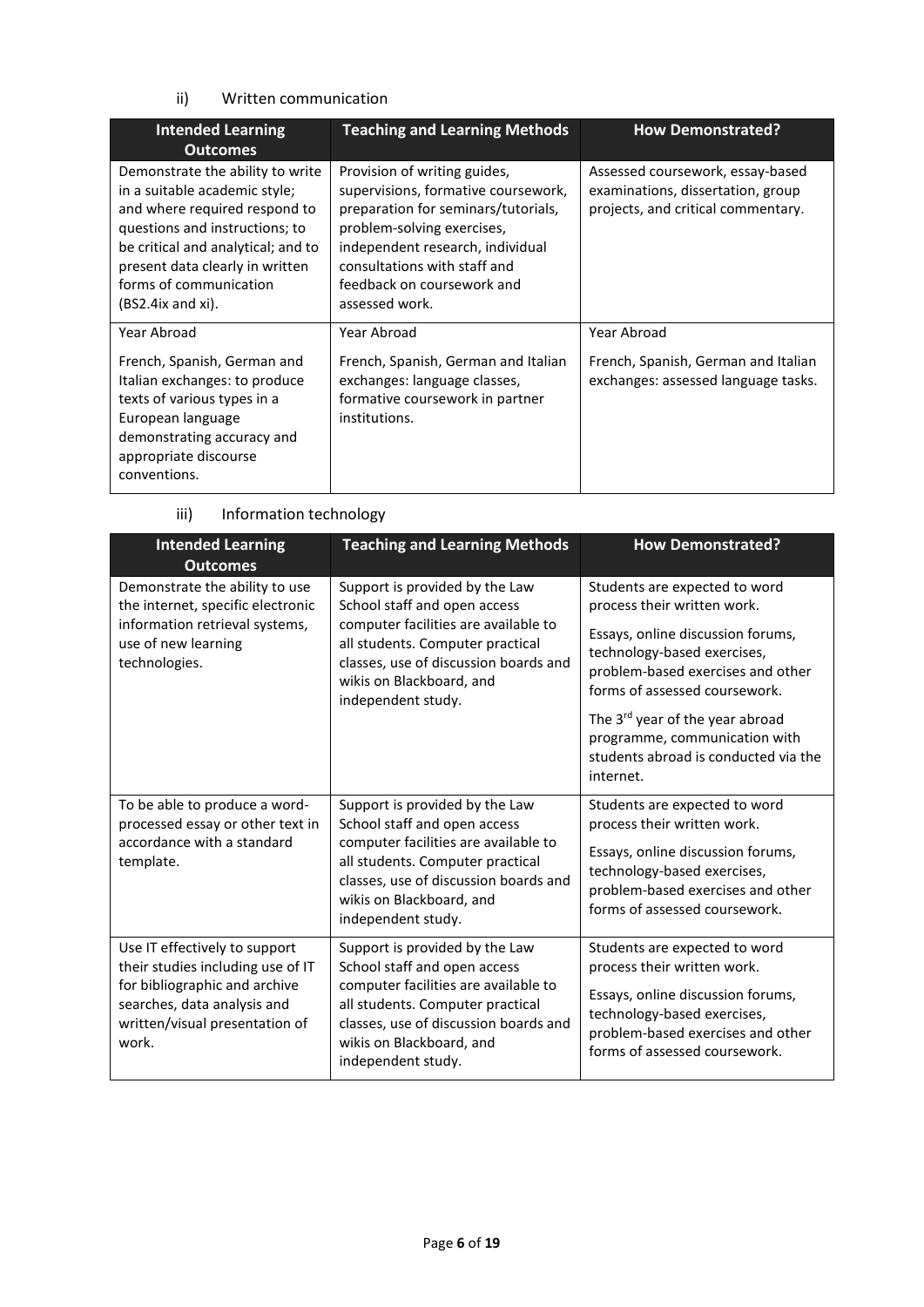iv) Numeracy

| <b>Intended Learning</b><br><b>Outcomes</b>                                                                                                                                                                                                  | <b>Teaching and Learning Methods</b>                                                                                                                                                                                | <b>How Demonstrated?</b>                                                                                                              |
|----------------------------------------------------------------------------------------------------------------------------------------------------------------------------------------------------------------------------------------------|---------------------------------------------------------------------------------------------------------------------------------------------------------------------------------------------------------------------|---------------------------------------------------------------------------------------------------------------------------------------|
| Demonstrate the ability to<br>analyse, interpret and present<br>relevant data, including textual,<br>numerical and statistical, using<br>statistical and graphical<br>techniques; to make simple<br>mathematical calculations<br>(BS2.4vii). | The use of basic statistics and the<br>ability to make simple mathematical<br>calculations are included in a<br>number of modules and are<br>developed in lectures, tutorials and<br>written work in those modules. | Essays, examinations, tutorials,<br>technology-based exercises,<br>problem-based exercises and other<br>forms of assessed coursework. |

# v) Team working

| <b>Intended Learning</b><br><b>Outcomes</b>                                                                                                             | <b>Teaching and Learning Methods</b>                                                                                                                                  | <b>How Demonstrated?</b>                                                                                                                        |
|---------------------------------------------------------------------------------------------------------------------------------------------------------|-----------------------------------------------------------------------------------------------------------------------------------------------------------------------|-------------------------------------------------------------------------------------------------------------------------------------------------|
| Demonstrate the ability to work<br>in a group as a participant who<br>contributes effectively to the<br>group task including<br>collaborative planning. | Students are expected to<br>collaborate as part of tutorial<br>preparation. In some modules,<br>students are required to engage in a<br>group exercise in a tutorial. | Group work assignments and/or<br>project work, tutorial activities and<br>Blackboard exercises; willingness to<br>work collaboratively (BS2.4i) |
|                                                                                                                                                         | Students are given the opportunity<br>to participate in the team<br>competitions of mooting, client<br>interviewing and negotiation.                                  |                                                                                                                                                 |

# vi) Problem solving

| <b>Intended Learning</b><br><b>Outcomes</b>                                                                                                             | <b>Teaching and Learning Methods</b>                                 | <b>How Demonstrated?</b>                                                                                                              |
|---------------------------------------------------------------------------------------------------------------------------------------------------------|----------------------------------------------------------------------|---------------------------------------------------------------------------------------------------------------------------------------|
| Demonstrate the ability to<br>apply knowledge to situations<br>of varying complexity and to<br>provide solutions to actual or<br>hypothetical problems. | Lectures, tutorials, team problem<br>solving exercises and seminars. | Essays, examinations, tutorials,<br>technology-based exercises,<br>problem-based exercises and other<br>forms of assessed coursework. |

## vii) Information handling

| <b>Intended Learning</b><br><b>Outcomes</b>                                                                       | <b>Teaching and Learning Methods</b>                   | <b>How Demonstrated?</b>                             |
|-------------------------------------------------------------------------------------------------------------------|--------------------------------------------------------|------------------------------------------------------|
| Demonstrate the ability,<br>through directed and<br>independent study, to gather,<br>analyse and deploy material. | Lectures, tutorials and seminars,<br>directed reading. | Tutorials, seminars, coursework and<br>examinations. |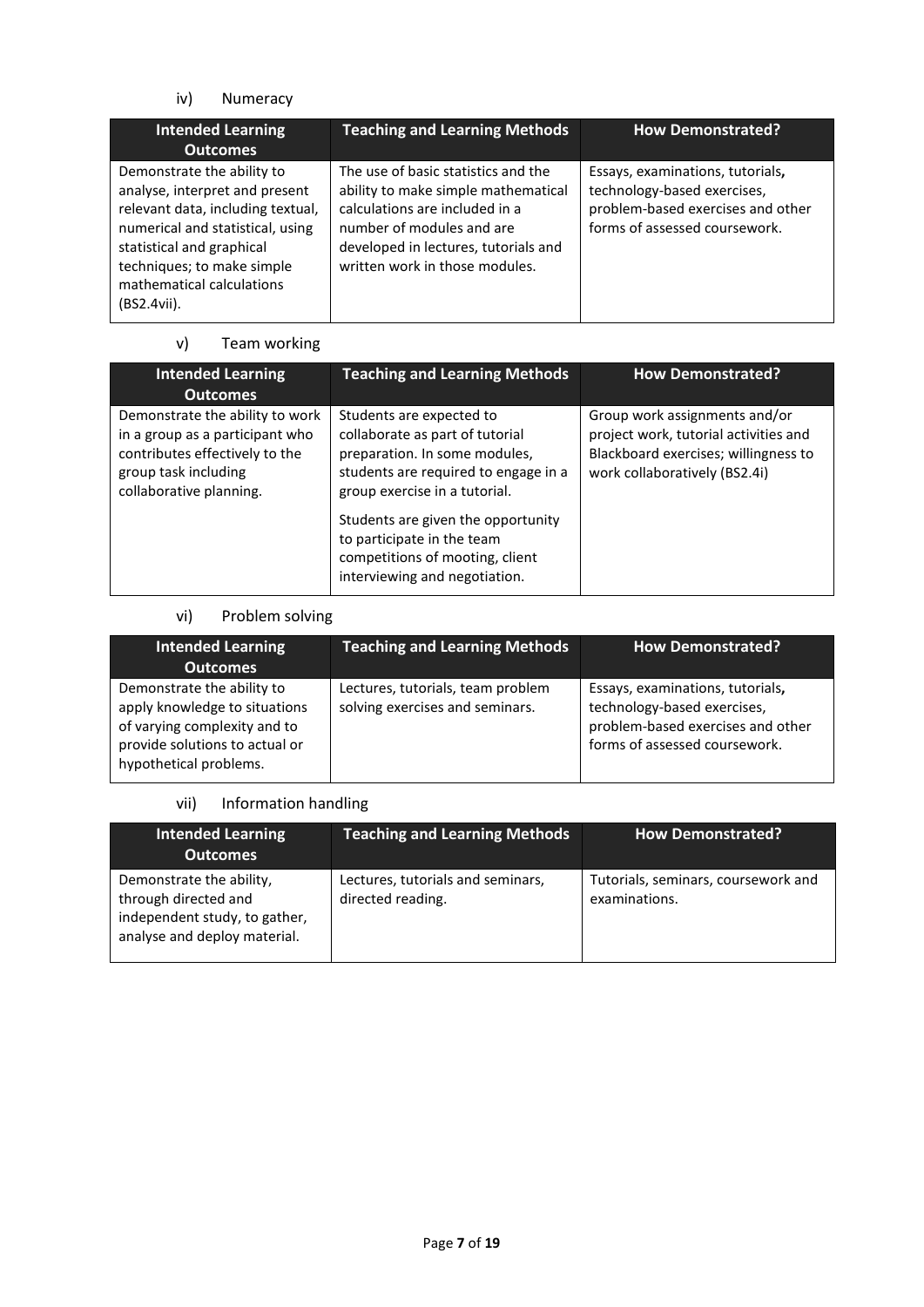viii) Skills for lifelong learning

| <b>Intended Learning</b>                                                                                                                                                                                                                                                                                                                                                                                                                                                                                       | <b>Teaching and Learning Methods</b>                                                                                                                                                                                                                                                                                                                                                                 | <b>How Demonstrated?</b>                                                                                                                                                                                                                                                                                                                                                               |
|----------------------------------------------------------------------------------------------------------------------------------------------------------------------------------------------------------------------------------------------------------------------------------------------------------------------------------------------------------------------------------------------------------------------------------------------------------------------------------------------------------------|------------------------------------------------------------------------------------------------------------------------------------------------------------------------------------------------------------------------------------------------------------------------------------------------------------------------------------------------------------------------------------------------------|----------------------------------------------------------------------------------------------------------------------------------------------------------------------------------------------------------------------------------------------------------------------------------------------------------------------------------------------------------------------------------------|
| <b>Outcomes</b><br>Demonstrate the ability to<br>reflect on their learning, to<br>acknowledge and correct<br>errors, to identify gaps in own<br>knowledge, and to make<br>effective use of feedback<br>(BS2.4xii).<br>The development of<br>transferable skills.<br>The ability to plan and<br>undertake tasks in area of law<br>studied.                                                                                                                                                                      | Career advice, including on the legal<br>profession and postgraduate study.<br>Guidance through seminars,<br>consultations and structured<br>feedback sessions to assist planning<br>for personal and educational<br>development.<br>Career development guidance from<br>the School's Careers Tutors,<br>structured sessions with the Career<br>Development Service.<br>Provision of information and | The progressive nature of modules<br>from year to year and the<br>corresponding assessment of them<br>and of the programme as a whole.<br>Successful completion of assessment<br>for each module studied.<br>Graduate surveys.<br>Via the award of the Employability<br>Certificate (Leicester Award) or<br>through exercises in classes relating<br>to career planning, volunteering, |
| Demonstrate the ability to<br>undertake independent<br>research; to demonstrate the<br>ability to show intellectual<br>independence through the<br>completion of tasks and the<br>analysing of questions; to<br>demonstrate the capacity for<br>time management; and to<br>demonstrate the capacity for<br>independent study, self-<br>organisation, and self-approval<br>(BS2.4i,ii,vi).<br>Demonstrate engagement with<br>own personal and professional<br>development and academic<br>integrity (BS2.4xii). | guidance on OSCOLA referencing.                                                                                                                                                                                                                                                                                                                                                                      | interview techniques, CV writing,<br>preparing applications and<br>marketing.<br>Completion of online Plagiarism<br>Tutorial.                                                                                                                                                                                                                                                          |
| Year Abroad<br>French, Spanish, German and<br>Italian exchanges: To<br>demonstrate strategies for self-<br>monitoring and continued<br>maintenance and development<br>of skills in a European language.<br>All exchanges: Manage learning<br>in addition to the challenges of<br>living and studying in a foreign<br>country.                                                                                                                                                                                  | Year Abroad<br>French, Spanish, German and Italian<br>exchanges: Development of<br>metalinguistic awareness through<br>language classes, tasks designed to<br>expand a foreign language<br>repertoire.                                                                                                                                                                                               | Year Abroad<br>French, Spanish, German and Italian<br>exchanges: Language assignments,<br>ability to self-correct.                                                                                                                                                                                                                                                                     |

### **10. Progression points**

This programme follows the standard Scheme of Progression set out i[n Senate Regulations](http://www.le.ac.uk/senate-regulations) - see the version of Senate Regulation 5 governing undergraduate programmes relevant to the year of entry.

Students are required to complete 120 credits of taught modules delivered over two semesters each academic year (a total of 60 credits must be studied in each semester). Legal foundation modules must be passed at 40%.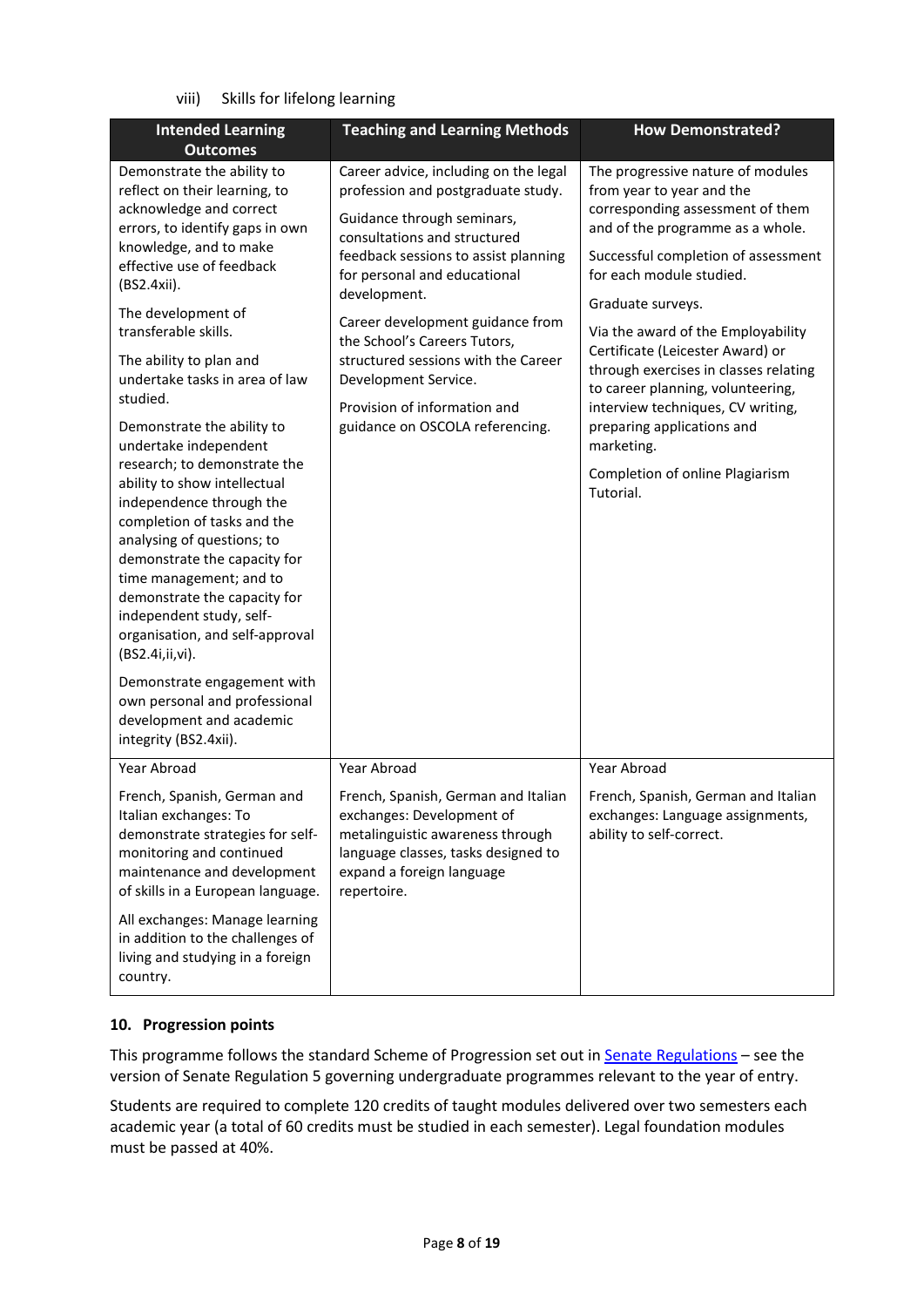### **Application to Transfer from single subject LLB to LLB with a Year Abroad**

Students are invited to apply at the end of their first year to transfer to the LLB with a Year Abroad. The application process is handled by the University's Study Abroad Unit and the process, including eligibility and criteria, is set out by th[e Study Abroad Unit.](https://uniofleicester.sharepoint.com/sites/StudyAbroad)

### **Progression from 2nd year to year abroad**

Students are required to meet the progression criteria as set out by the [Study Abroad Unit](https://uniofleicester.sharepoint.com/sites/StudyAbroad) in order to progress to the year abroad element of this programme.

During the year abroad, students are required to attempt to complete the equivalent of 60 ECTS if studying at a European partner institution or an equivalent number of credits at one of the International partner institutions as agreed between the Law School and the partner Law School.

#### **Progression from year abroad to final year**

In addition to the requirements set out in the standard Scheme of Progression in the [Senate](http://www.le.ac.uk/senate-regulations)  **[Regulations](http://www.le.ac.uk/senate-regulations)** 

In addition, for a student to progress to the final year of the LLB with a Year Abroad programme the following will apply:

i) European Exchange: Students are required to attempt approved credits of 60 ECTS as agreed by the Law School. In order to pass the year students must achieve a credit weighted average of 50% for the year, including any resit options as per the partner institution's rules by the August Board of Examiners. If a student fails to achieve a credit weighted average of 50%, the Board will consider whether the student should have to transfer to the single subject LLB for his/her final year taking into account overall attendance and observation of academic obligations.

ii) International Exchange: Students are required to attempt an academic load equivalent to 120 Leicester credits as agreed by the Law School. In order to pass the year students must achieve a credit weighted average of 50% for the year, including any resit options as per the partner institution's rules by the August Board of Examiners. If a student fails to achieve a credit weighted average of 50%, the Board will consider whether the student should have to transfer to the single subject LLB for his/her final year taking into account overall attendance and observation of academic obligations.

The year abroad does not contribute towards the overall classification, and will therefore be assessed on a pass or fail basis.

In cases where a student has failed to meet a requirement to progress he or she will be required to withdraw from the programme.

### **Course transfers**

Students may apply to transfer to the LLB with a Year Abroad at the end of Year 1.

#### **11. Criteria for award and classification**

This programme follows the standard scheme of undergraduate award and classification set out in [Senate Regulations](http://www.le.ac.uk/senate-regulations) – see the version of *Senate Regulation 5 governing undergraduate programmes* relevant to the year of entry. Note: legal foundation modules must be passed at 40%.

### **12. Special features**

Students may apply to transfer to the LLB with a Year Abroad after successful completion of the first year and subsequent successful completion of the second year.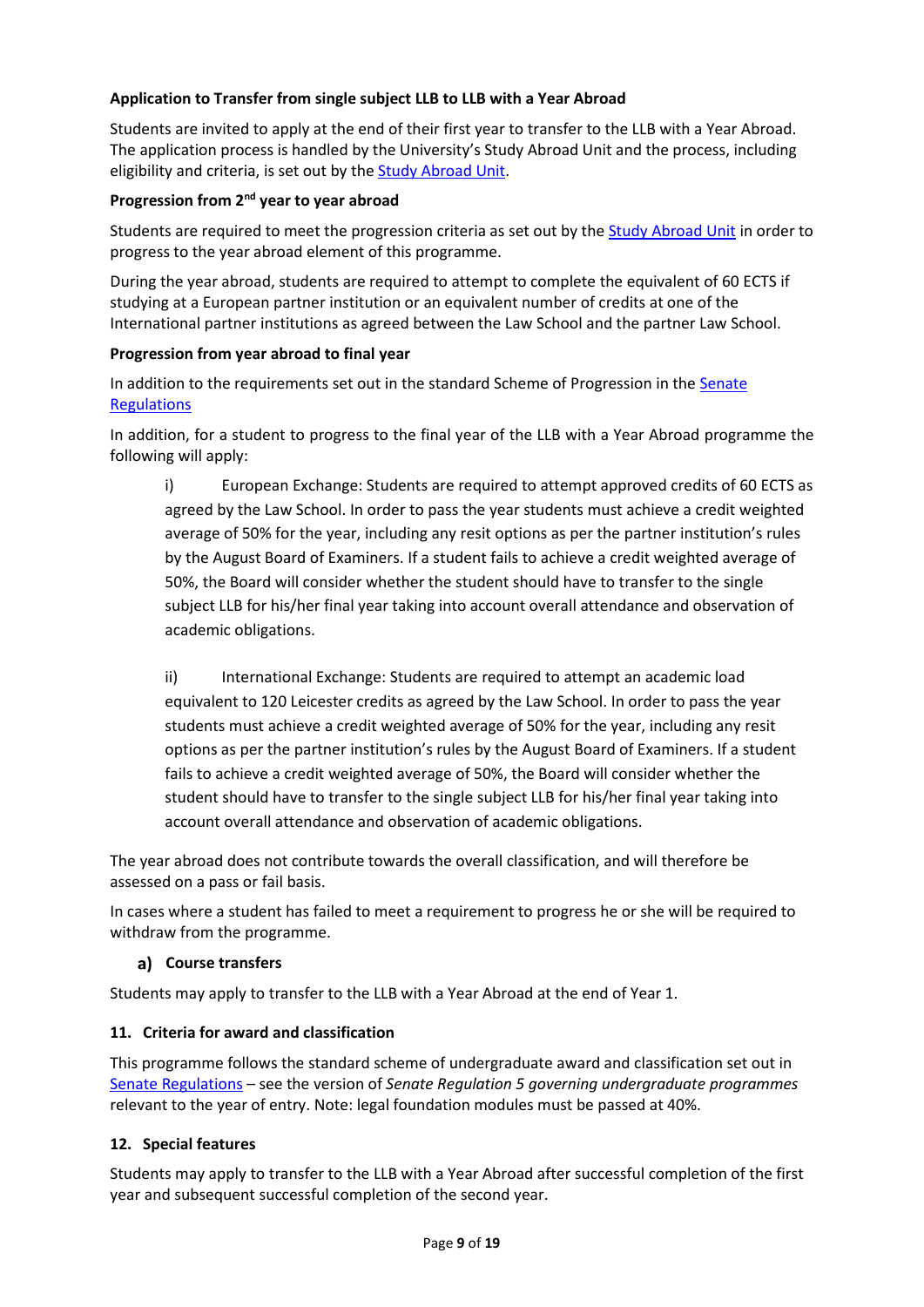The LLB with a Year Abroad provides for students spending their third year at one of our partner institutions and then returning to Leicester for their final year. For the full list of partner institutions available visit: **Study Abroad Unit** 

Please note that availability at the partner institutions varies each year and places cannot be guaranteed at the destinations listed.

Students for the LLB with a Year Abroad degree must apply originally though UCAS for the LLB degree. Applications to transfer on to the LLB with a Year Abroad degree are made at the end of the first year. Details on how to apply[: Study Abroad Unit](https://uniofleicester.sharepoint.com/sites/StudyAbroad)

#### **13. Indications of programme quality**

- Performance in the National Student Survey
- External examiners' reports
- Degree results and career destination statistics
- Annual Development Review reports
- Periodic Development Review reports
- Peer review of teaching and peer review of marking exercises
- Student-Staff Committee feedback
- Module Feedback

#### **14. External Examiner(s) reports**

The details of the External Examiner(s) for this programme and the most recent External Examiners' reports for this programme can be found at **[exampapers@Leicester](https://exampapers.le.ac.uk/)** [log-in required]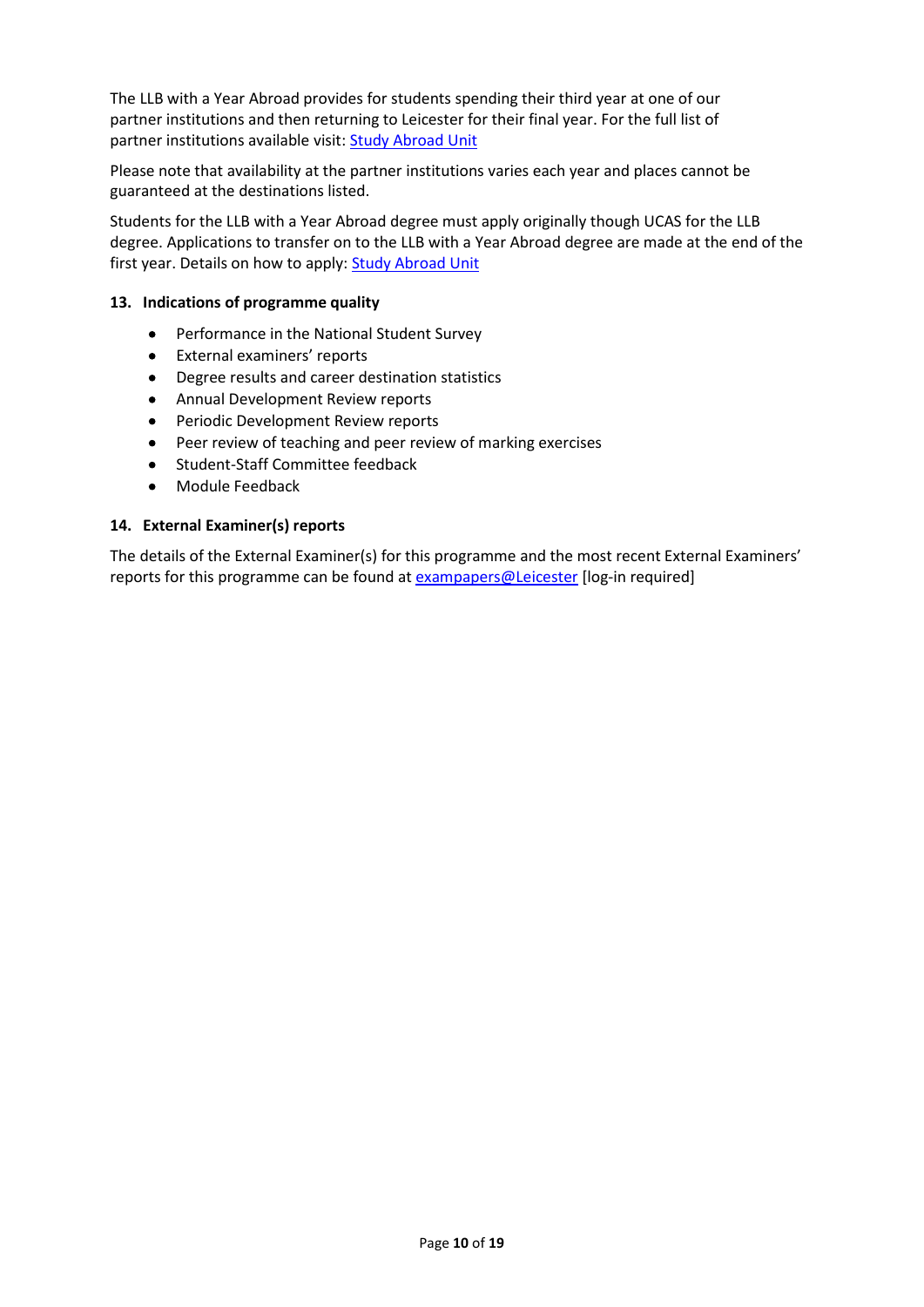

# **Programme Specification (Undergraduate) FOR ENTRY YEAR: 2020/21**

**Date created:** 25/2/2021 **Last amended:** 24/06/2021 **Version no.** 4

# **Appendix 1: Programme structure (programme regulations)**

The University regularly reviews its programmes and modules to ensure that they reflect the current status of the discipline and offer the best learning experience to students. On occasion, it may be necessary to alter particular aspects of a course or module.

LLB Law

### **Level 4/Year 1 LLB 2020/21**

Credit breakdown

| <b>Status</b> | <b>Year long</b> | Semester 1 | Semester 2 |
|---------------|------------------|------------|------------|
| Core          | 90 credits       | 15 credits | 15 credits |
| Optional      | n/a              | n/a        | n/a        |

120 credits in total

### Core modules

| Delivery period  | Code   | <b>Title</b>                           | <b>Credits</b> |
|------------------|--------|----------------------------------------|----------------|
| Year long        | LW1120 | Constitutional and Administrative Law* | 30 credits     |
| Year long        | LW1130 | Contract Law*                          | 30 credits     |
| Year long        | LW1150 | The Law of Tort*                       | 30 credits     |
| Sem 1            | LW1171 | Analysing Law                          | 15 credits     |
| Sem <sub>2</sub> | LW1172 | Law, Justice and Society               | 15 credits     |

\*Legal Foundation modules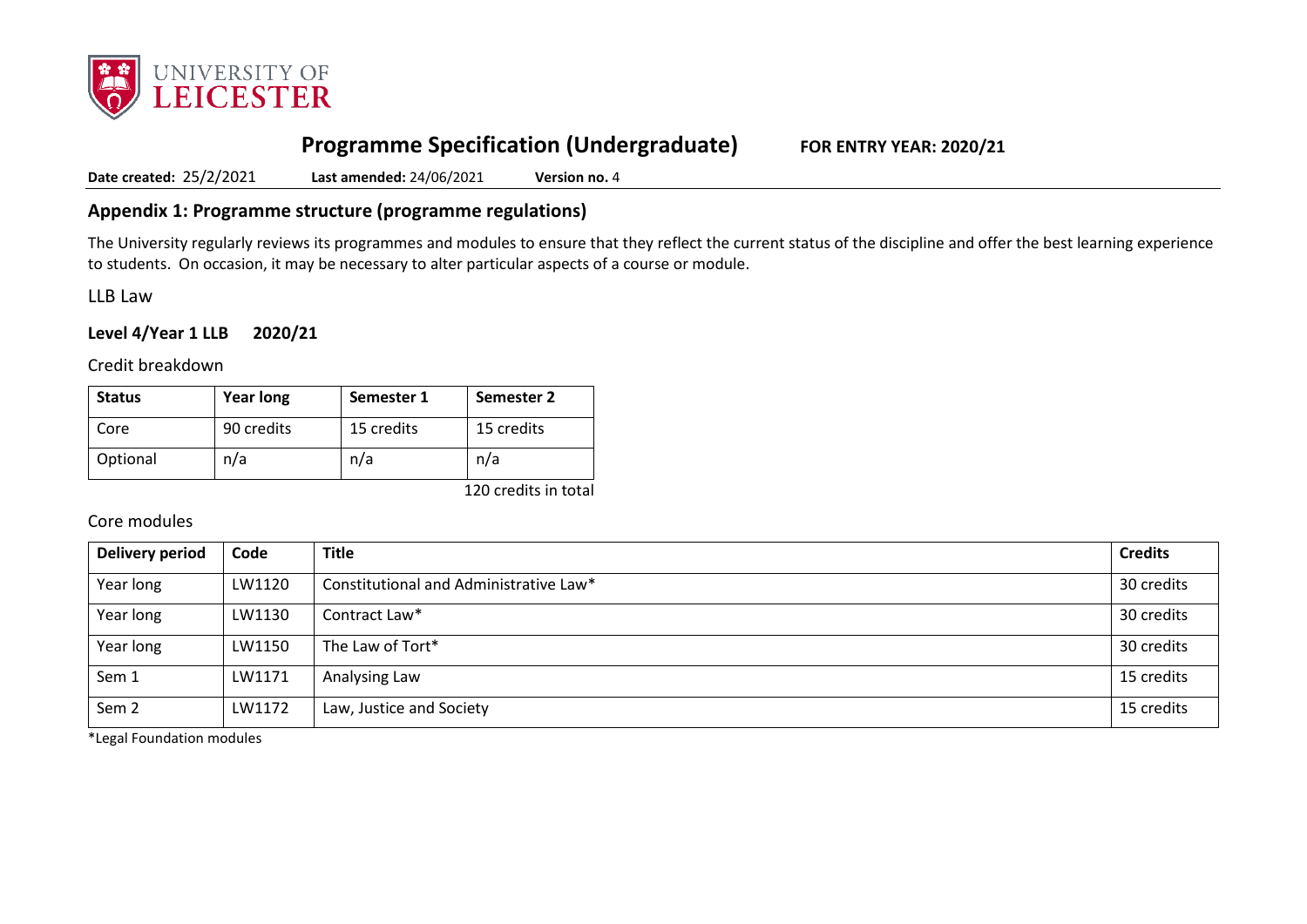# **Level 5/Year 2 LLB 2021/22**

# Credit breakdown

| <b>Status</b> | <b>Year long</b> | Semester 1 | Semester 2 |
|---------------|------------------|------------|------------|
| Core          | 90 credits       | n/a        | n/a        |
| Optional      | 30 credits       | 15 credits | 15 credits |

120 credits in total

# Core modules

| Delivery period | Code   | <b>Title</b>       | <b>Credits</b> |
|-----------------|--------|--------------------|----------------|
| Year long       | LW2220 | Criminal Law*      | 30 credits     |
| Year long       | LW2370 | Equity and Trusts* | 30 credits     |
| Year long       | LW2390 | Land Law*          | 30 credits     |

\*Legal Foundation modules

# Option modules

| Delivery period | Code   | <b>Title</b>                 | <b>Credits</b> |
|-----------------|--------|------------------------------|----------------|
| Year long       | LW2240 | EU Law*                      | 30 credits     |
| Semester 1      | LW2242 | EU Law <sup>^</sup>          | 15 credits     |
| Semester 2      | LW2181 | Foundations of Canadian Law^ | 15 credits     |

\*Legal Foundation modules ^only available for students intending to pursue a legal career in Canada

# **Level 5/Year 2 LLB Law (UK Degree Transfer variant) 2021/22 (120 credits of prior learning)**

# Credit breakdown

| <b>Status</b> | <b>Year long</b> | Semester 1 | Semester 2 |
|---------------|------------------|------------|------------|
| Core          | 90 credits       | n/a        | n/a        |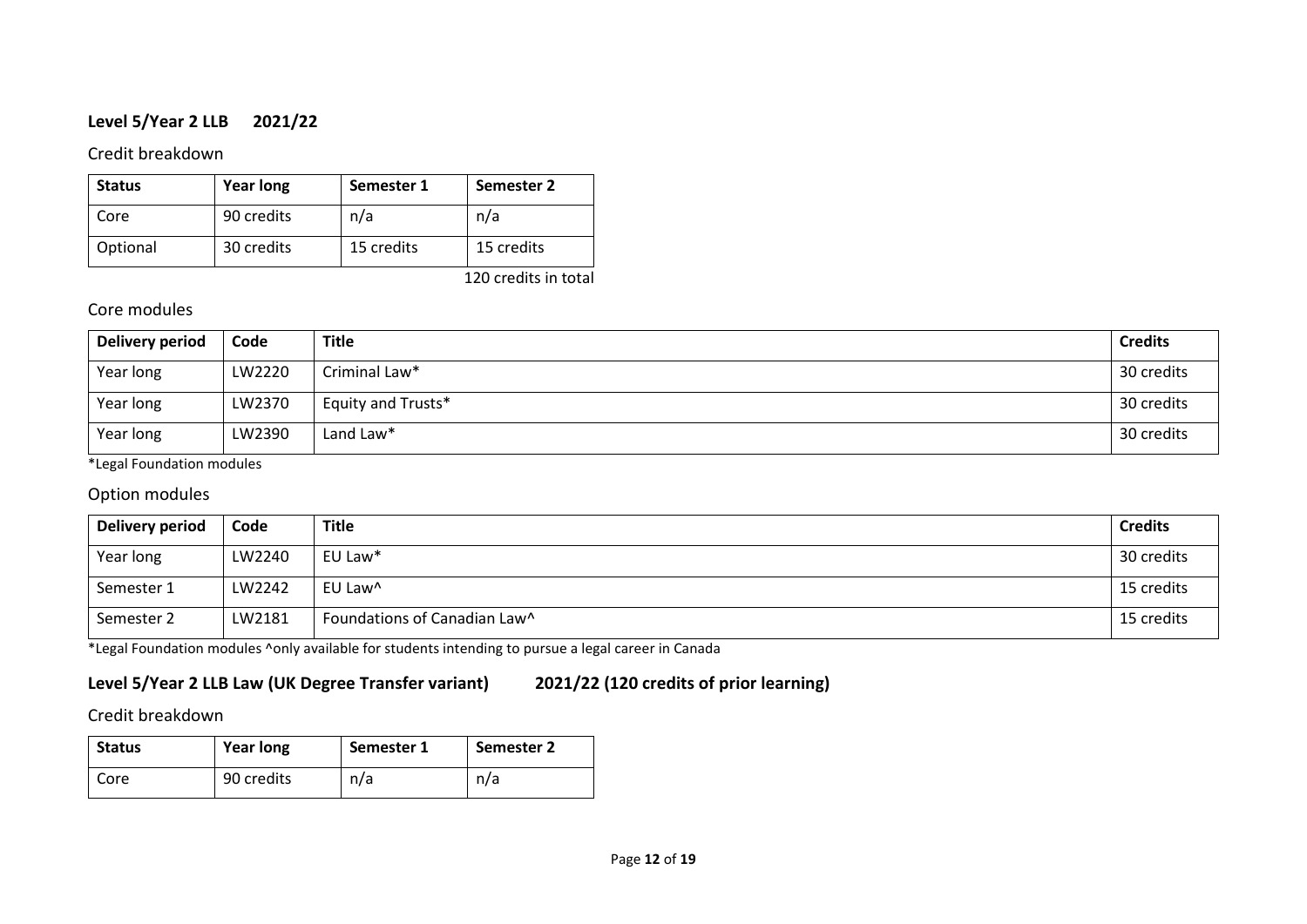| <b>Status</b> | <b>Year long</b> | Semester 1 | Semester 2            |
|---------------|------------------|------------|-----------------------|
| Optional      | 30 credits       | 15 credits | 15 credits            |
|               |                  |            | $1.20 \times 10^{-1}$ |

#### 120 credits in total

### Core modules

| Delivery period | Code   | <b>Title</b>                | <b>Credits</b> |
|-----------------|--------|-----------------------------|----------------|
| Year long       | LW2370 | Equity and Trusts*          | 30 credits     |
| Year long       | LW2390 | Land Law*                   | 30 credits     |
| Year long       | LW2410 | The Law of Tort (Advanced)* | 30 credits     |

\*Legal Foundation modules

### Option modules

| <b>Delivery period</b> | Code   | <b>Title</b>                 | <b>Credits</b> |
|------------------------|--------|------------------------------|----------------|
| Year long              | LW2240 | EU Law*                      | 30 credits     |
| Year long              | LW2220 | Criminal Law*+               | 30 credits     |
| Semester 1             | LW2242 | EU Law <sup>^</sup>          | 15 credits     |
| Semester 2             | LW2181 | Foundations of Canadian Law^ | 15 credits     |

\*Legal Foundation modules ^only available for students intending to pursue a legal career in Canada †if not studied previously

# **Level 6/Year Final LLB 2022/23**

# **Level 6/Year Final LLB (UK Degree Transfer variant) 2022/23 (120 Credits Prior Learning)**

# **Level 6/Year Final LLB with a Year Abroad variant 2023/24**

# Credit breakdown

| <b>Status</b> | <b>Year long</b> | Semester 1 | <b>Semester 2</b> |
|---------------|------------------|------------|-------------------|
| Core          | n/a              | n/a        | n/a               |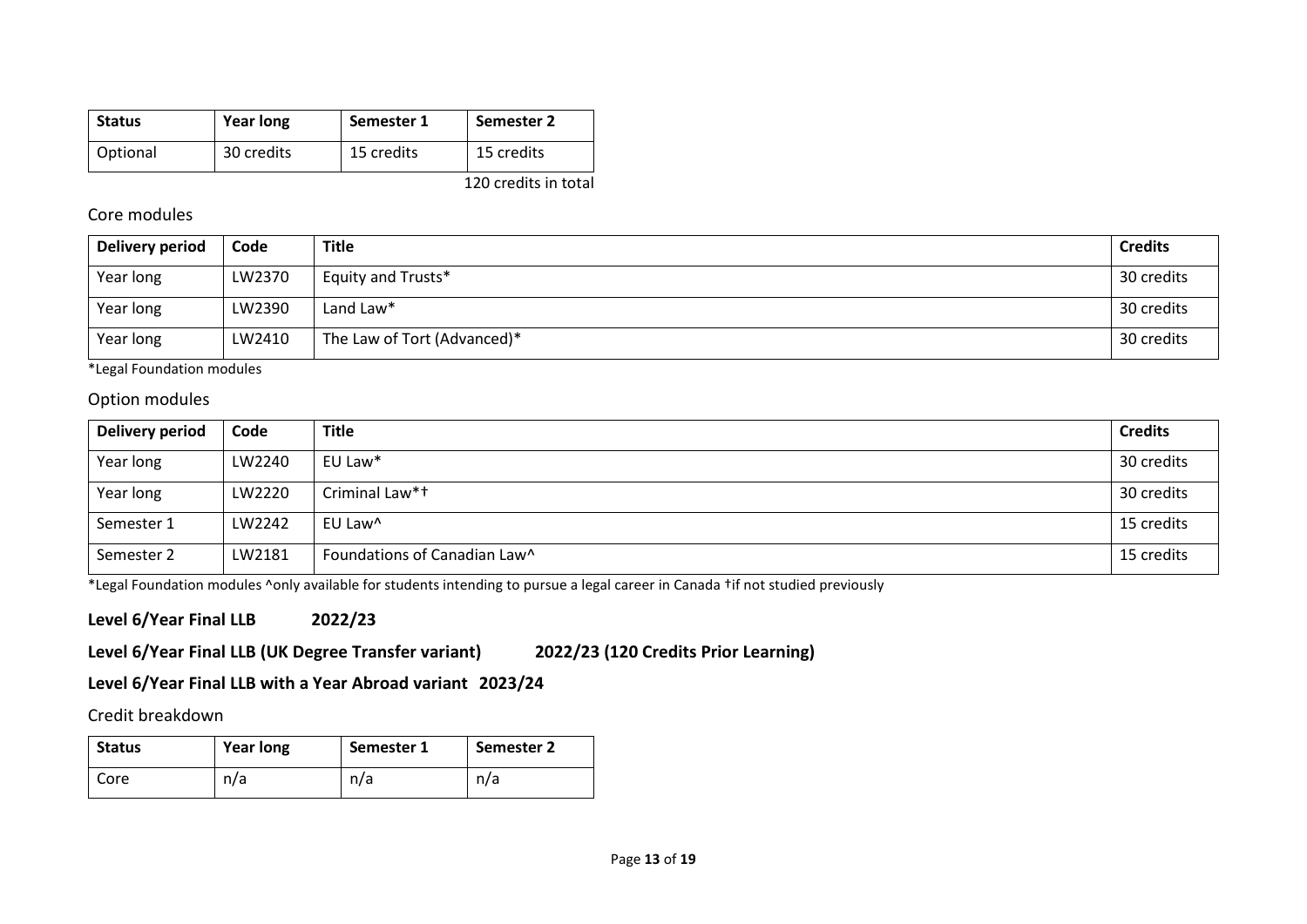| <b>Status</b> | <b>Year long</b> | Semester 1 | Semester 2 |
|---------------|------------------|------------|------------|
| Optional      | 30 credits       | 15 credits | 15 credits |
|               |                  |            |            |

120 credits in total

# Option modules

| <b>Delivery period</b> | Code   | <b>Title</b>                                 | <b>Credits</b> |
|------------------------|--------|----------------------------------------------|----------------|
| Year long              | LW3230 | <b>Employment Law</b>                        | 30 credits     |
| Year long              | LW3250 | Family Law                                   | 30 credits     |
| Year long              | LW3260 | <b>Medical Law</b>                           | 30 credits     |
| Year long              | LW3270 | Human Rights in the 21 <sup>st</sup> Century | 30 credits     |
| Year long              | LW3280 | <b>International Law</b>                     | 30 credits     |
| Year long              | LW3310 | Commercial Law                               | 30 credits     |
| Year long              | LW3320 | Company Law                                  | 30 credits     |
| Year long              | LW3350 | Criminology                                  | 30 credits     |
| Year long              | LW3360 | Dissertation                                 | 30 credits     |
| Year long              | LW3380 | <b>Intellectual Property</b>                 | 30 credits     |
| Year long              | LW3410 | Jurisprudence                                | 30 credits     |
| Year long              | LW3420 | Law of Evidence                              | 30 credits     |
| Year long              | LW3430 | Law and Political Theory                     | 30 credits     |
| Year long              | LW3460 | Immigration Law                              | 30 credits     |
| Year long              | LW3550 | <b>Bioethics</b>                             | 30 credits     |
| Semester 1             | LW3291 | <b>Clinical Legal Skills</b>                 | 15 credits     |
| Semester 1             | LW3301 | Caring and the Law                           | 15 credits     |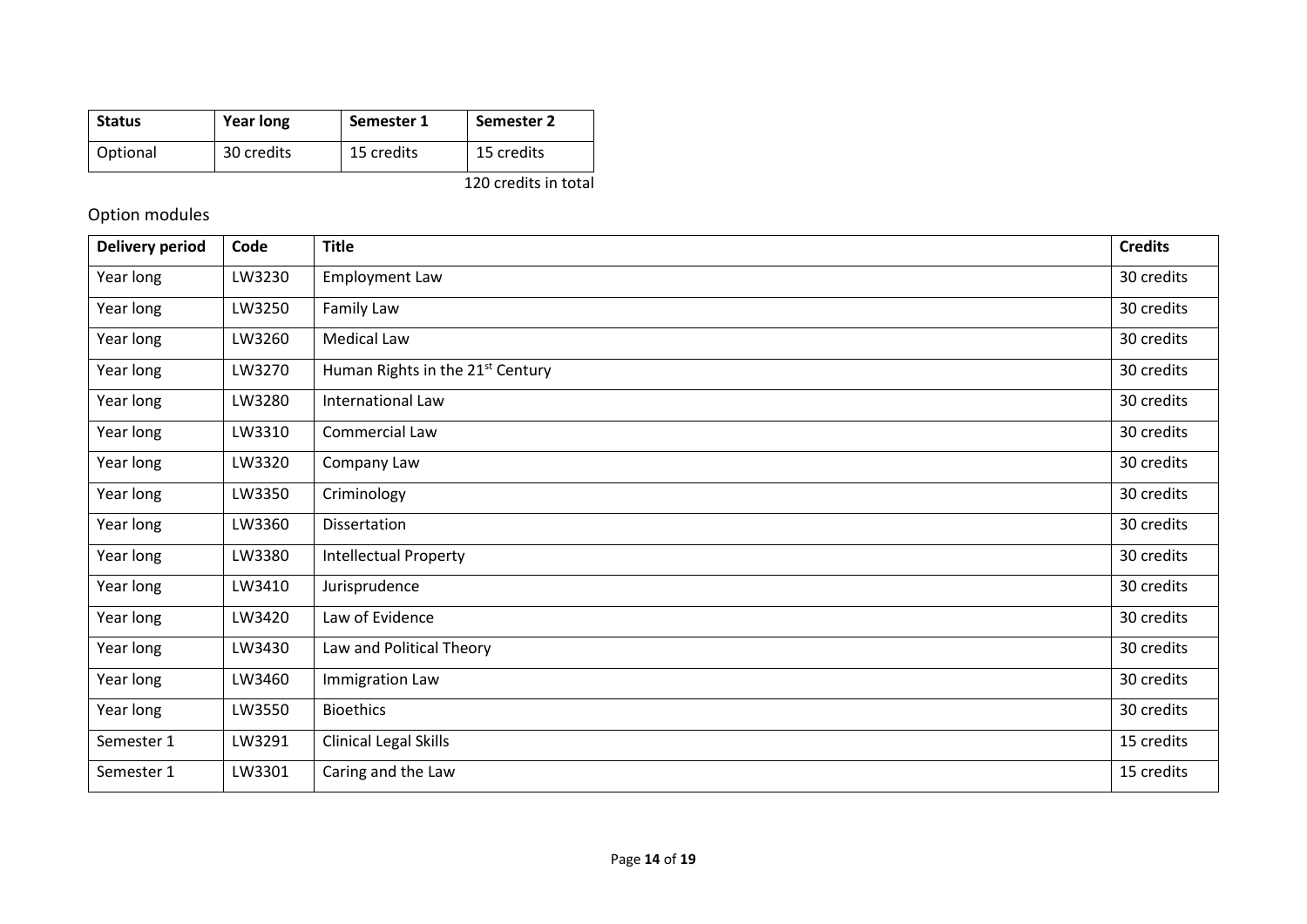| <b>Delivery period</b> | Code   | <b>Title</b>                                              | <b>Credits</b> |
|------------------------|--------|-----------------------------------------------------------|----------------|
| Semester 1             | LW3561 | <b>Commercial Property Law</b>                            | 15 credits     |
| Semester 1             | LW3581 | International Commercial Arbitration                      | 15 credits     |
| Semester 1             | LW3591 | Criminal Justice: Policing, Sentencing and Rehabilitation | 15 credits     |
| Semester 2             | LW3182 | Canadian Constitutional Law^                              | 15 credits     |
| Semester 2             | LW3292 | Advanced Clinical Legal Skills*                           | 15 credits     |
| Semester 2             | LW3293 | <b>Clinical Legal Skills</b>                              | 15 credits     |
| Semester 2             | LW3511 | Wills and the Administration of Estates                   | 15 credits     |
| Semester 2             | LW3531 | Gender, Sexuality and the Law                             | 15 credits     |
| Semester 2             | LW3562 | Real Estate in Practice                                   | 15 credits     |
| Semester 2             | LW3571 | <b>Dispute Resolution</b>                                 | 15 credits     |
| Semester 2             | LW3592 | <b>Criminal Justice: Prosecutions and Criminal Trials</b> | 15 credits     |

#### **Notes**

This is an indicative list of option modules and not definitive of what will be available. Option module choice is also subject to availability, timetabling, student number restrictions and, where appropriate, students having taken appropriate pre-requisite modules. 120 credits of approved optional modules. Credits must total 60 in each semester.

\*pre-requisite LW3291

^only available to students who intend to practice law in Canada

# **Level 6/Year Final LLB (UK Degree Transfer variant) 2022/23 (240 Credits Prior Learning)**

Credit breakdown

| <b>Status</b> | <b>Year long</b> | Semester 1 | Semester 2 |
|---------------|------------------|------------|------------|
| Core          | 30 credits       | 15 credits | n/a        |
| Optional      | 30 credits       | 15 credits | 15 credits |

120 credits in total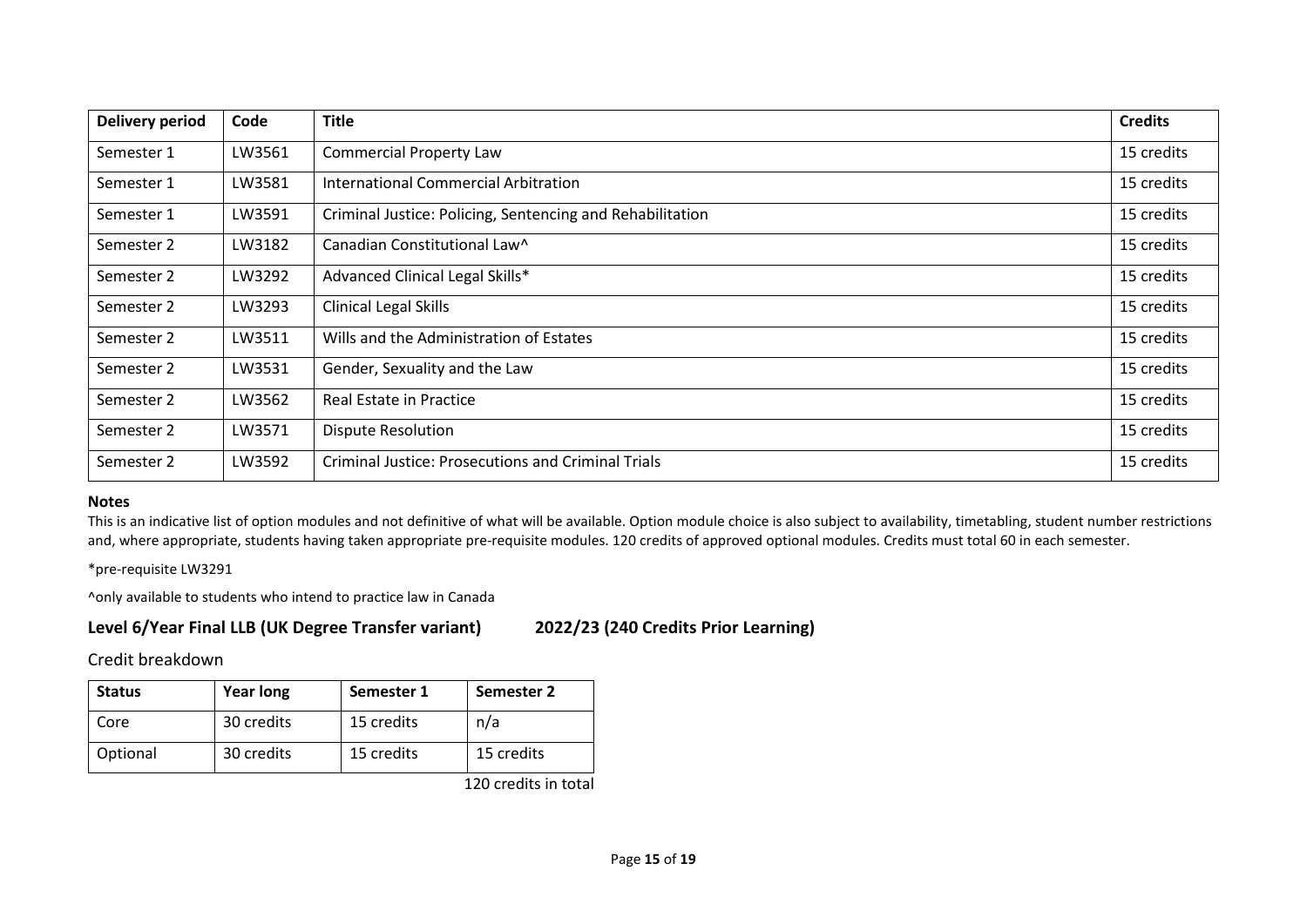# Core module

| Delivery period | Code   | <b>Title</b>                  | <b>Credits</b>         |
|-----------------|--------|-------------------------------|------------------------|
| Year long       | LW3370 | Equity and Trusts (Advanced)* | $\Omega$<br>30 credits |

\*Legal Foundation modules

# Core Module

# Choose either LW3240 or LW3242

| Year long | LW3240 | Legal Foundations of the European Union (Advanced)*^ | 30 credits |
|-----------|--------|------------------------------------------------------|------------|
| Sem.      | LW3242 | Legal Foundations of the European Union (Advanced)*^ | 15 credits |

# \*^If not studied previously

# Optional modules

| <b>Delivery period</b> | Code   | <b>Title</b>                                 | <b>Credits</b> |
|------------------------|--------|----------------------------------------------|----------------|
| Year long              | LW3230 | <b>Employment Law</b>                        | 30 credits     |
| Year long              | LW3250 | Family Law                                   | 30 credits     |
| Year long              | LW3260 | <b>Medical Law</b>                           | 30 credits     |
| Year long              | LW3270 | Human Rights in the 21 <sup>st</sup> Century | 30 credits     |
| Year long              | LW3280 | International Law                            | 30 credits     |
| Year long              | LW3310 | Commercial Law                               | 30 credits     |
| Year long              | LW3320 | Company Law                                  | 30 credits     |
| Year long              | LW3350 | Criminology                                  | 30 credits     |
| Year long              | LW3380 | <b>Intellectual Property</b>                 | 30 credits     |
| Year long              | LW3410 | Jurisprudence                                | 30 credits     |
| Year long              | LW3420 | Law of Evidence                              | 30 credits     |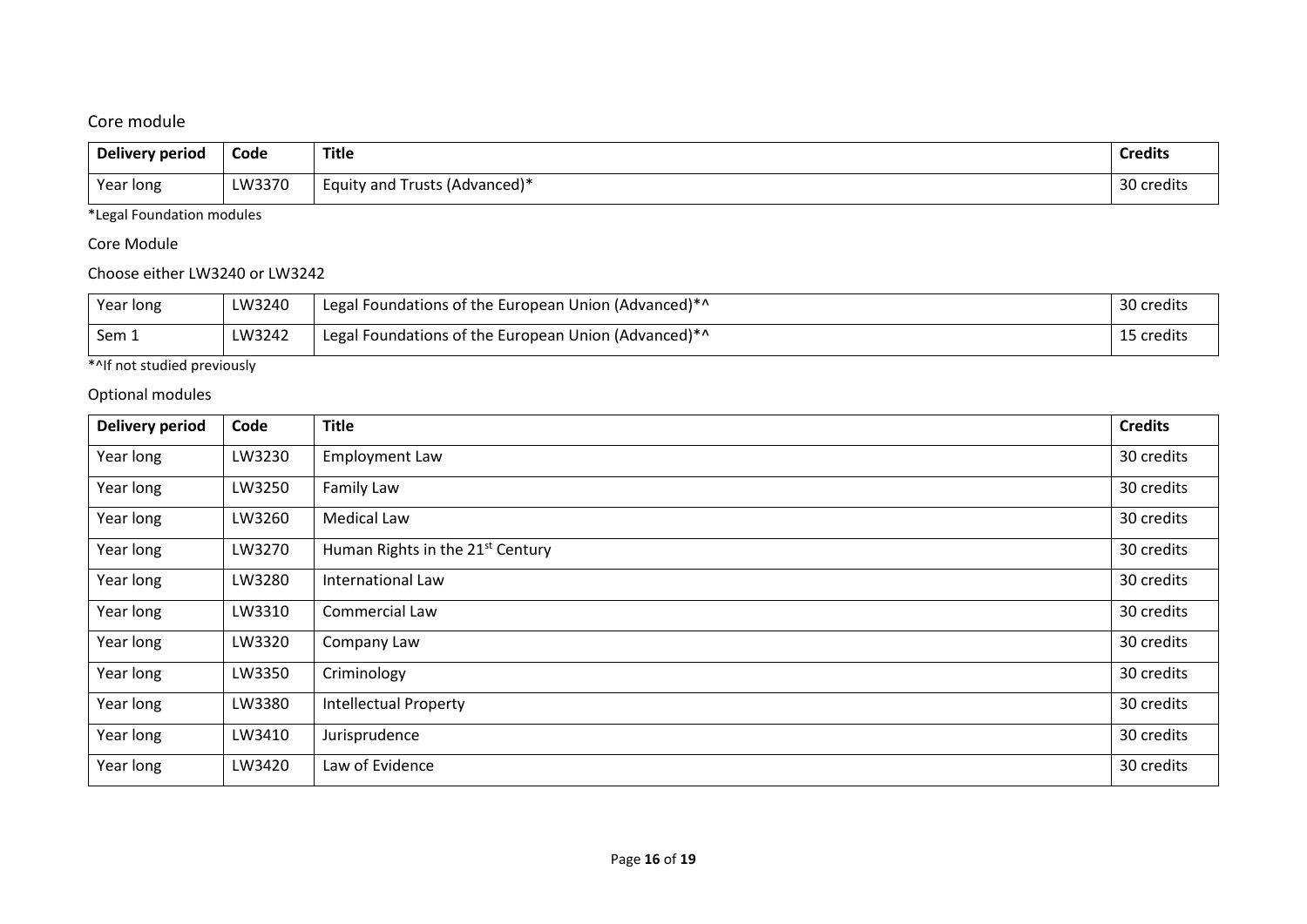| <b>Delivery period</b> | Code   | <b>Title</b>                                              | <b>Credits</b> |
|------------------------|--------|-----------------------------------------------------------|----------------|
| Year long              | LW3430 | Law and Political Theory                                  | 30 credits     |
| Year long              | LW3460 | Immigration Law                                           | 30 credits     |
| Year long              | LW3550 | <b>Bioethics</b>                                          | 30 credits     |
| Semester 1             | LW3291 | <b>Clinical Legal Skills</b>                              | 15 credits     |
| Semester 1             | LW3301 | Caring and the Law                                        | 15 credits     |
| Semester 1             | LW3561 | <b>Commercial Property Law</b>                            | 15 credits     |
| Semester 1             | LW3581 | <b>International Commercial Arbitration</b>               | 15 credits     |
| Semester 1             | LW3591 | Criminal Justice: Policing, Sentencing and Rehabilitation | 15 credits     |
| Semester 2             | LW3182 | Canadian Constitutional Law^                              | 15 credits     |
| Semester 2             | LW3292 | Advanced Clinical Legal Skills**                          | 15 credits     |
| Semester 2             | LW3293 | <b>Clinical Legal Skills</b>                              | 15 credits     |
| Semester 2             | LW3511 | Inheritance Law                                           | 15 credits     |
| Semester 2             | LW3531 | Gender, Sexuality and the Law                             | 15 credits     |
| Semester 2             | LW3562 | Real Estate in Practice                                   | 15 credits     |
| Semester 2             | LW3571 | <b>Dispute Resolution</b>                                 | 15 credits     |
| Semester 2             | LW3592 | <b>Criminal Justice: Prosecutions and Criminal Trials</b> | 15 credits     |

\*\*pre-requisite LW3291 ^only available to students intending to pursue a legal career in Canada

#### **Notes**

This is an indicative list of option modules and not definitive of what will be available. Option module choice is also subject to availability, timetabling, student number restrictions and, where appropriate, students having taken appropriate pre-requisite modules. 120 credits of approved optional modules. Credits must total 60 in each semester.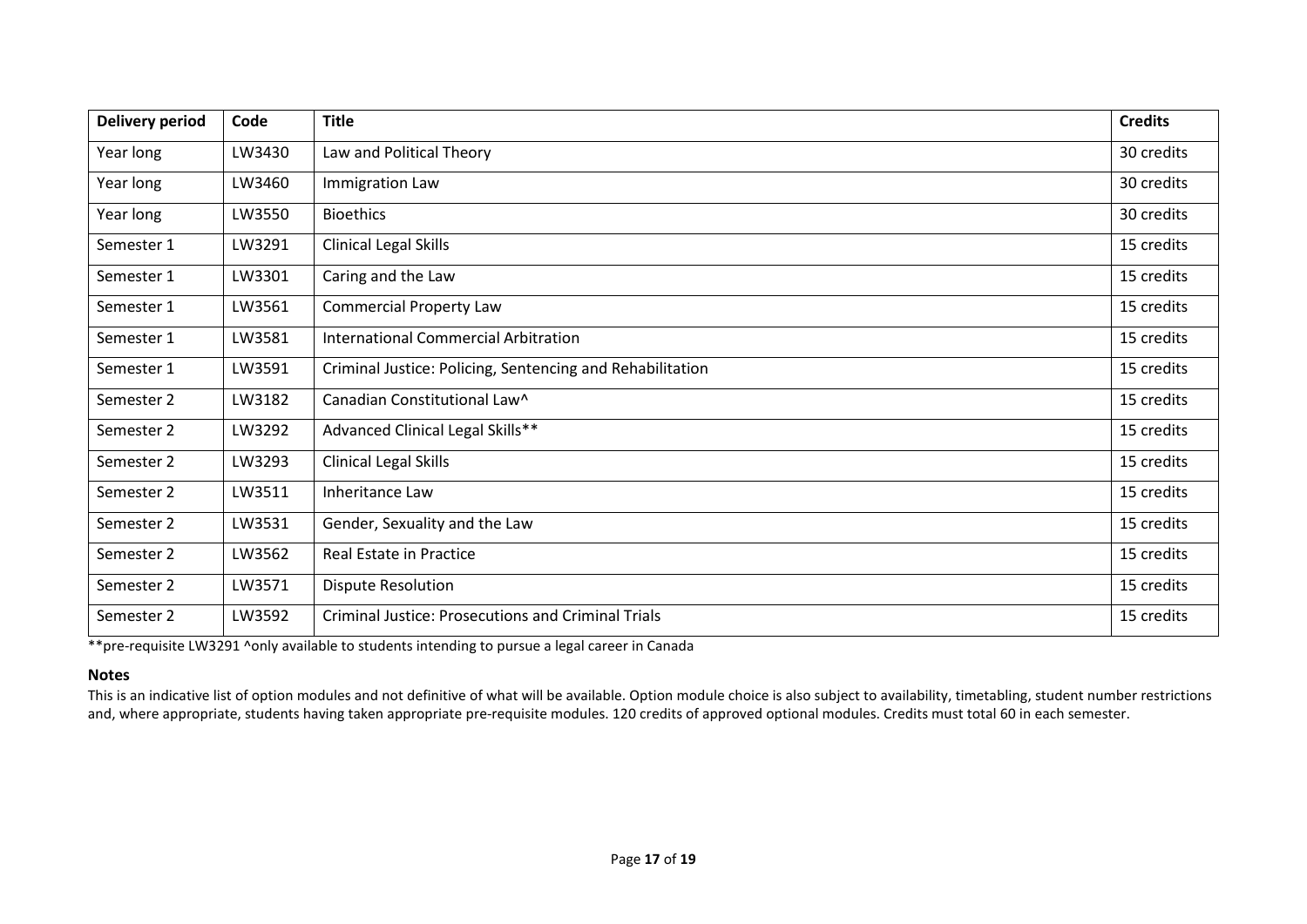# **Appendix 2: Module specifications**

See undergraduat[e module specification database](http://www.le.ac.uk/sas/courses/documentation) (Note - modules are organized by year of delivery).